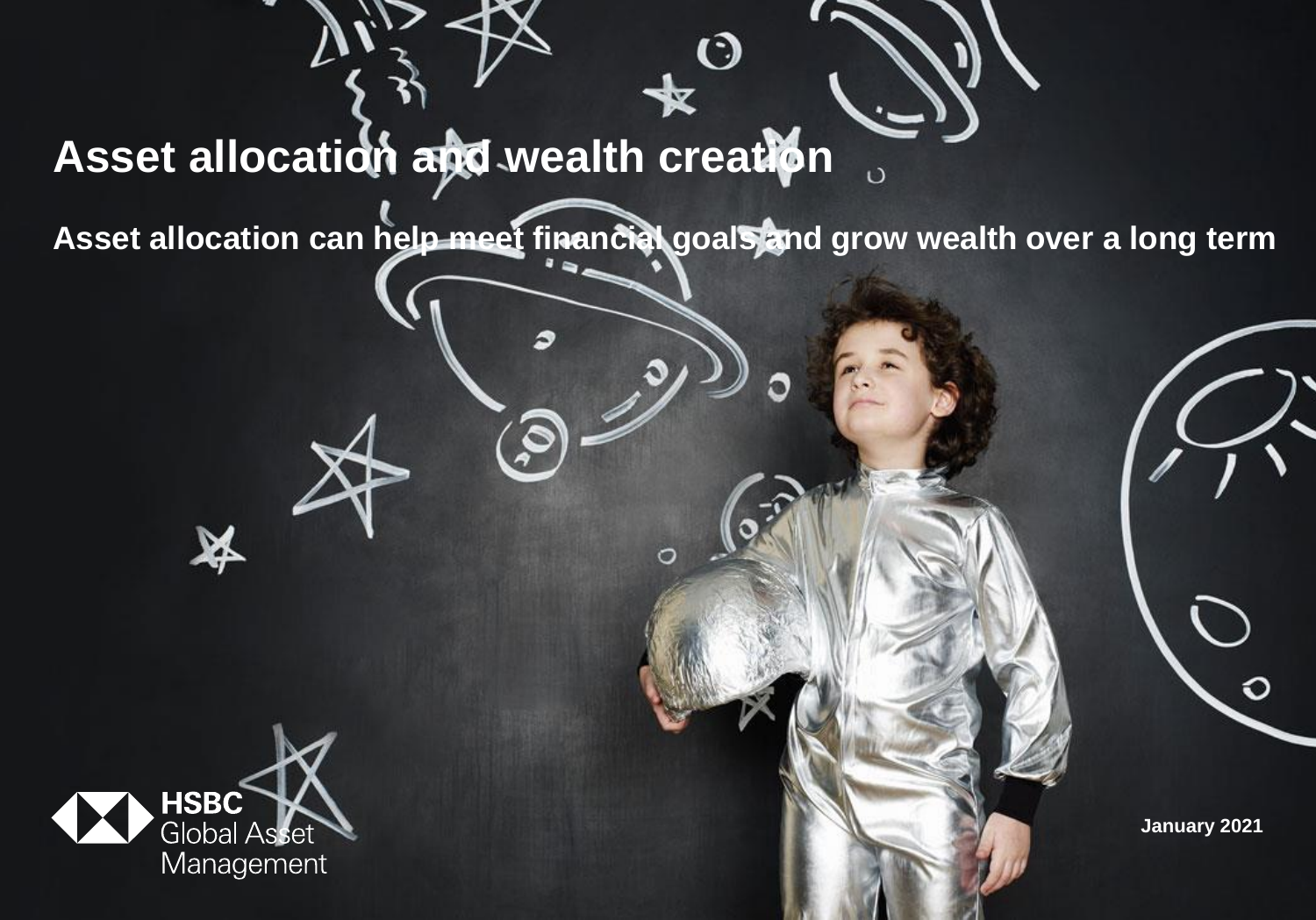## **Asset allocation – diversify your portfolio like a winning cricket team**

**Saurabh and Sukesh are watching a cricket match when…**

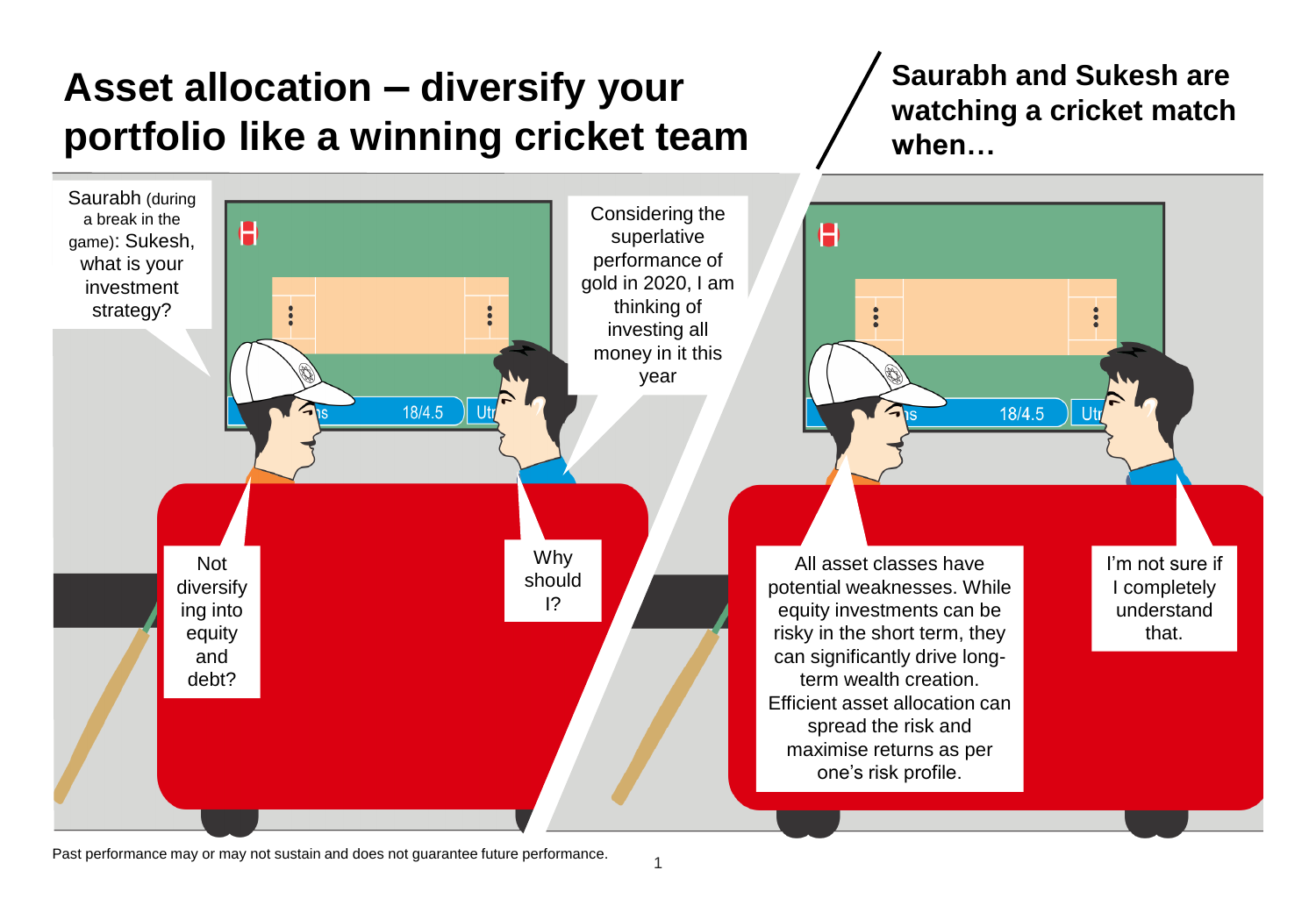## **Asset allocation – an imperative for successful financial planning**

Saurabh (in cricketing A parlance): Can a cricket team work with just No.  $\ddot{\cdot}$ specialist batsmen?  $18/4.5$ **Terrible** What if the idea. team comprised only specialist bowlers or keepers?

**Diversify your portfolio like components of a cricket team**



Precisely. Every team needs the right mix of batsmen, bowlers, and a keeper. This may vary based on ground conditions and the game format. Similarly, in financial planning, it is important for an investor to diversify across asset classes, based on lifetime goals and risk profiles. This is asset allocation.

Past performance may or may not sustain and does not guarantee future performance.

 $\overline{2}$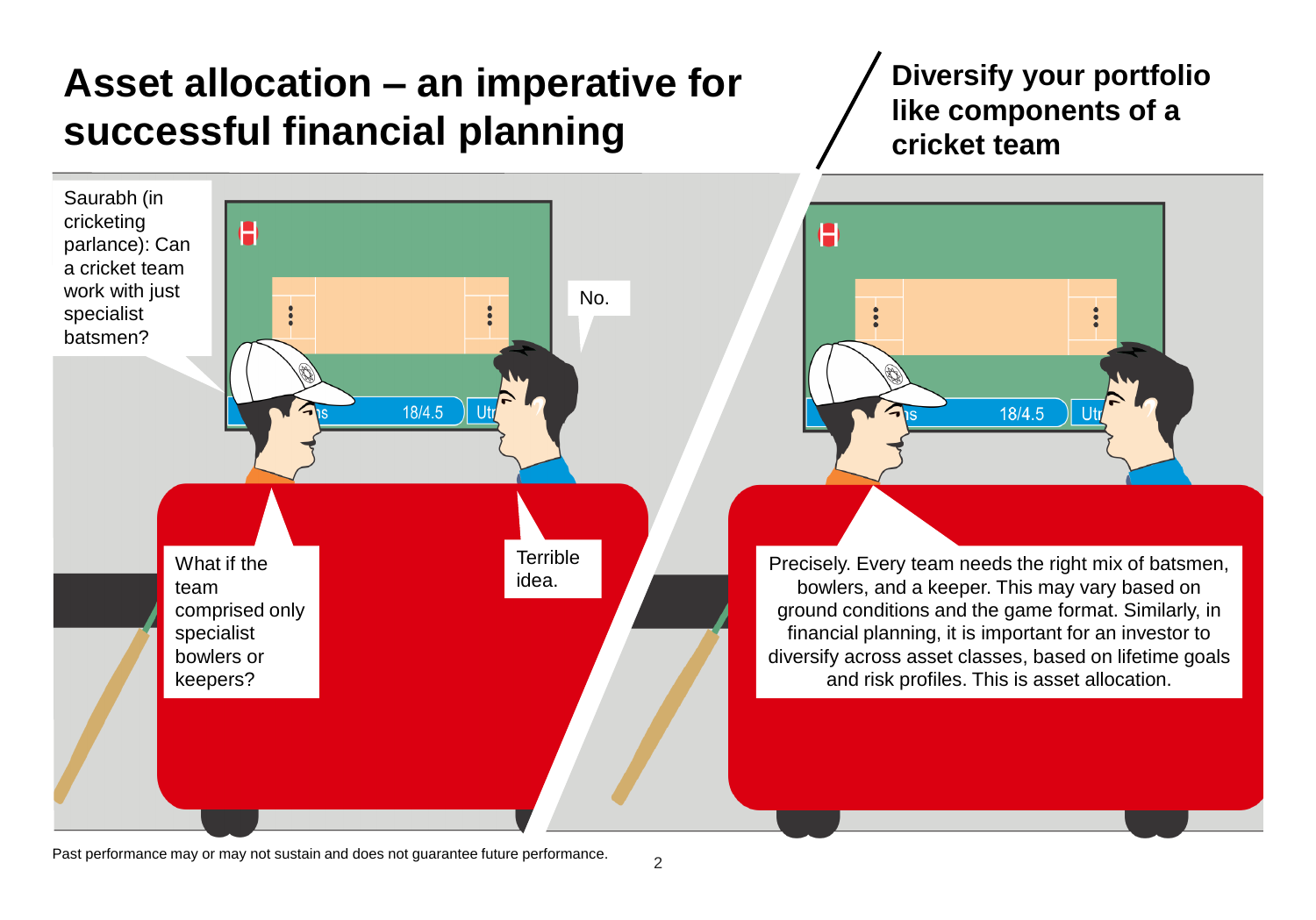## **What do the year gone by and history teach us?**

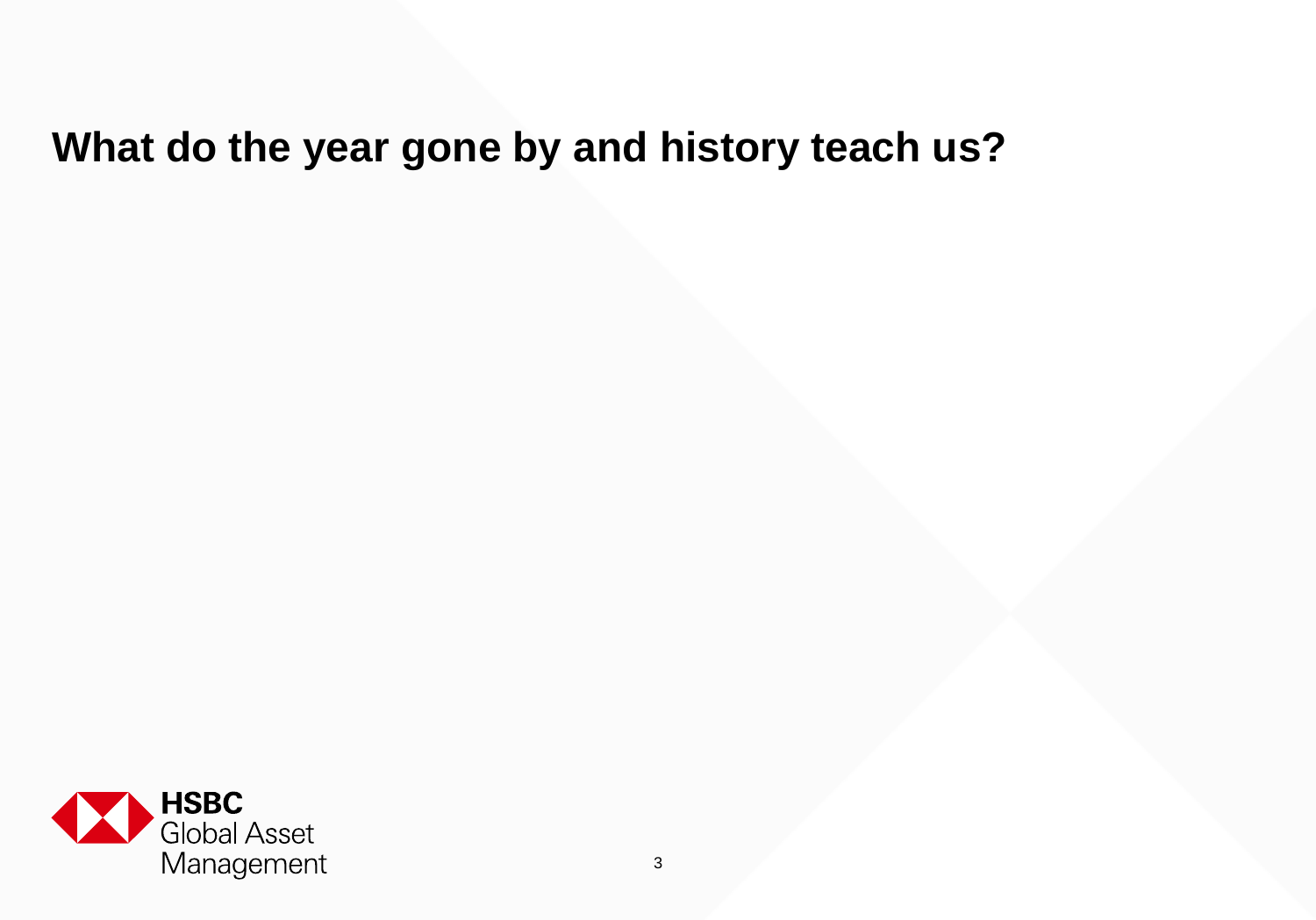## **2020 was a volatile year where gold came out as the top performer**

- ◆ Gold delivered an impressive return of 28% in 2020, buoyed by safe-haven demand due to pandemic concerns and lax capital policies of central banks globally.
- ◆ Equities delivered a 16% return in 2020. The asset sailed through weak economic fundamentals and ended up as the second-best performer among asset classes.
- ◆ Debt, especially of longer maturity, benefitted from the fall in interest rates during the year.



Equity represented by NIFTY 50, debt by CRISIL Composite Bond Fund Index, and gold by MCX spot gold prices (PM) (per 10 gram)

Source: NSE, CRISIL Research, Data as December 2020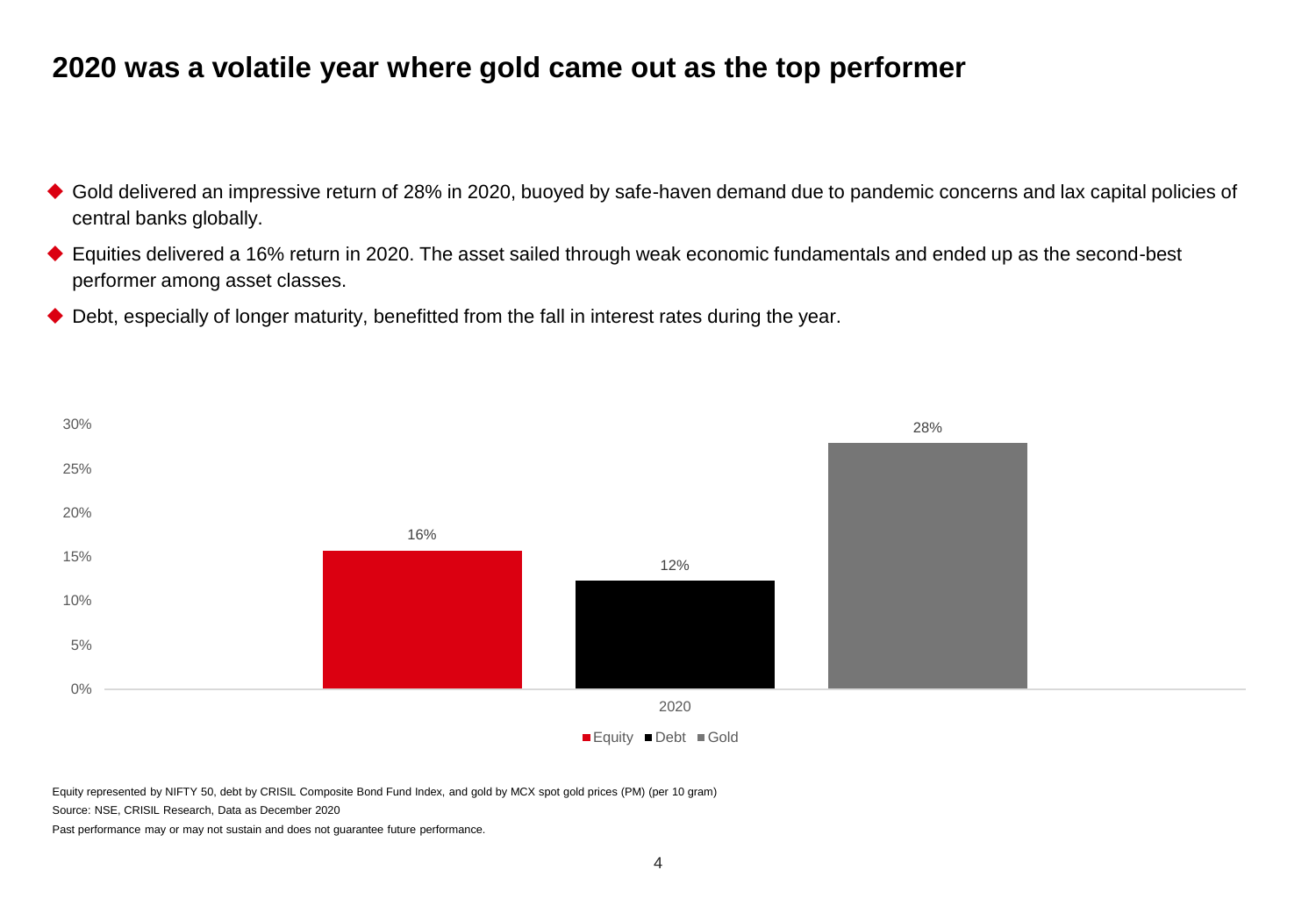## **What does performance history indicate?**

Annual performance of asset classes

Different asset classes outperform each other across different time periods

#### **The best asset changes every year**



Equity represented by NIFTY 50, debt by CRISIL Composite Bond Fund Index, and gold by MCX spot gold prices (PM) (per 10 gram)

Returns are absolute

Source: NSE, CRISIL Research, Data as December 2020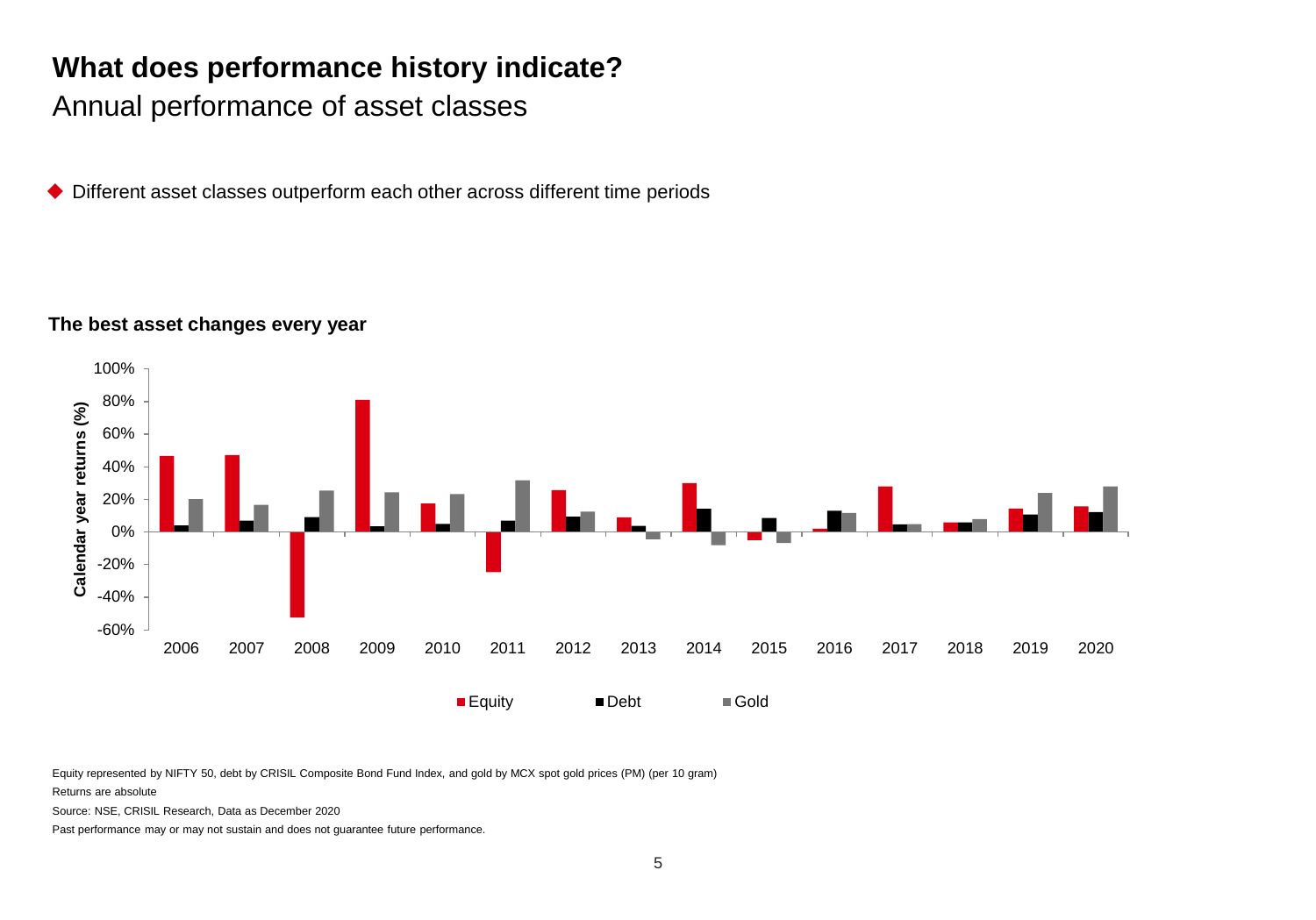## **Status of individual asset classes**

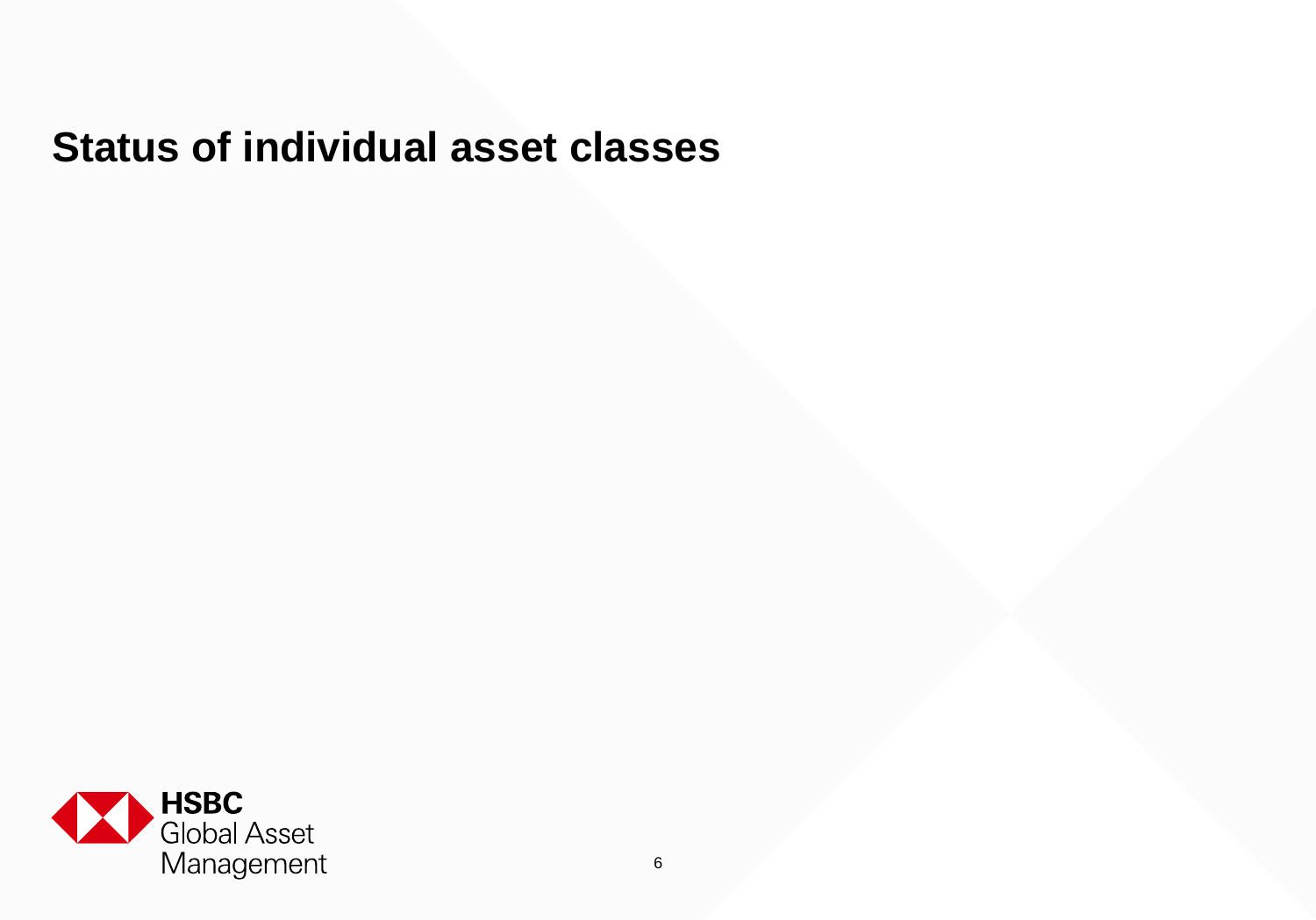### **Fixed income – traditional bias**

- Traditionally, Indians have favoured debt investments, primarily bank fixed deposits
- ◆ Post office savings schemes and provident funds (public and employee) follow closely in popularity
- Higher preference for fixed-income instruments is reflected in India's household savings data
	- Deposits and cash account for ~50% of the total gross financial savings of an average Indian household

#### **Components of household financial savings**



Source: RBI , CRISIL Data as of FY20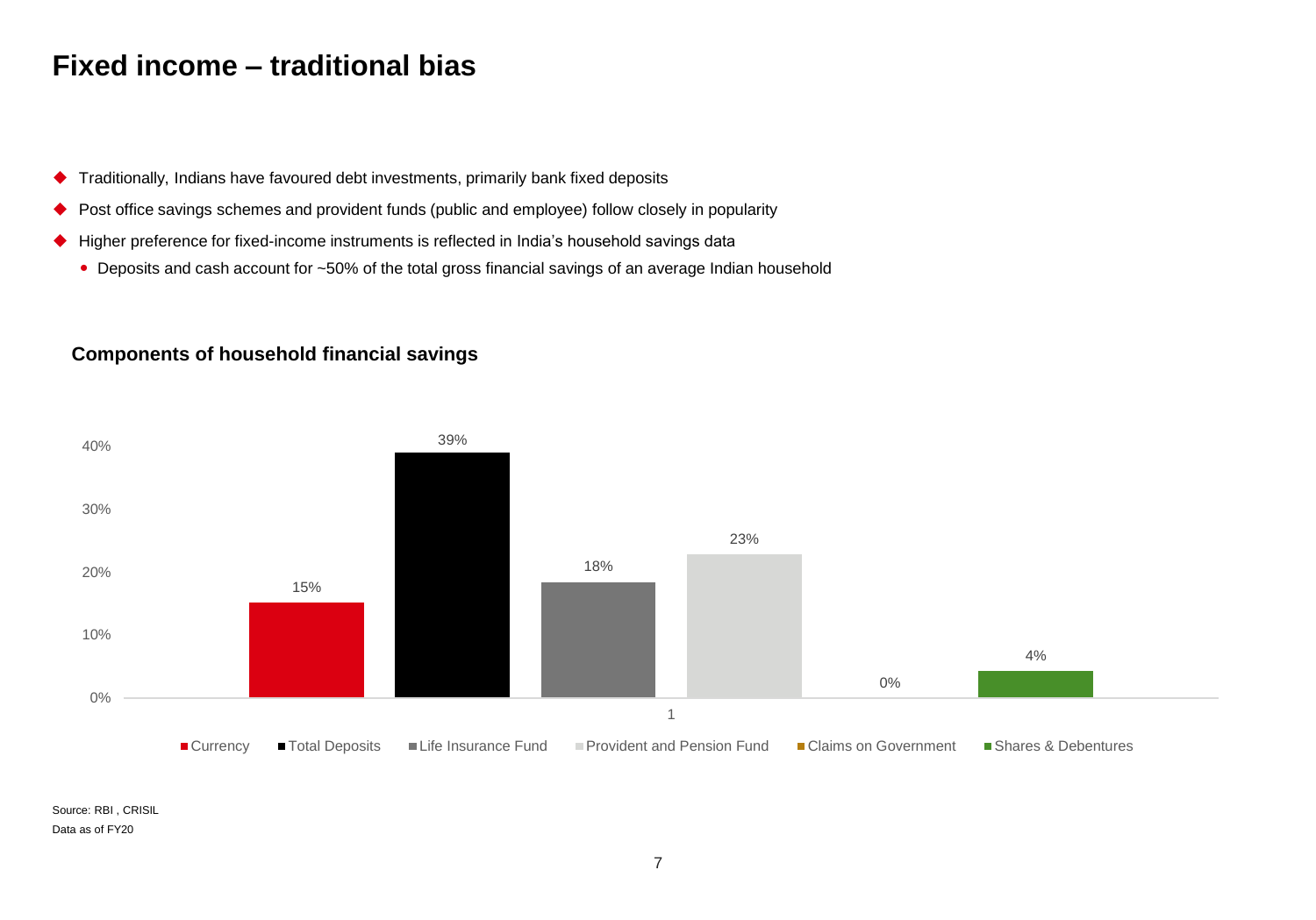## **Debt might not offer adequate inflation-adjusted returns**



Inflation tends to erode returns from fixed-income instruments, resulting in low real return (post-inflation) in the hands of the investor

Debt represented by CRISIL Composite Bond Fund Index, inflation by average of annual CPI-IW inflation.

Data as of December 31, 2020, CPI-IW inflation as of November 2020

Source: Labourbureau.nic.in, CRISIL Research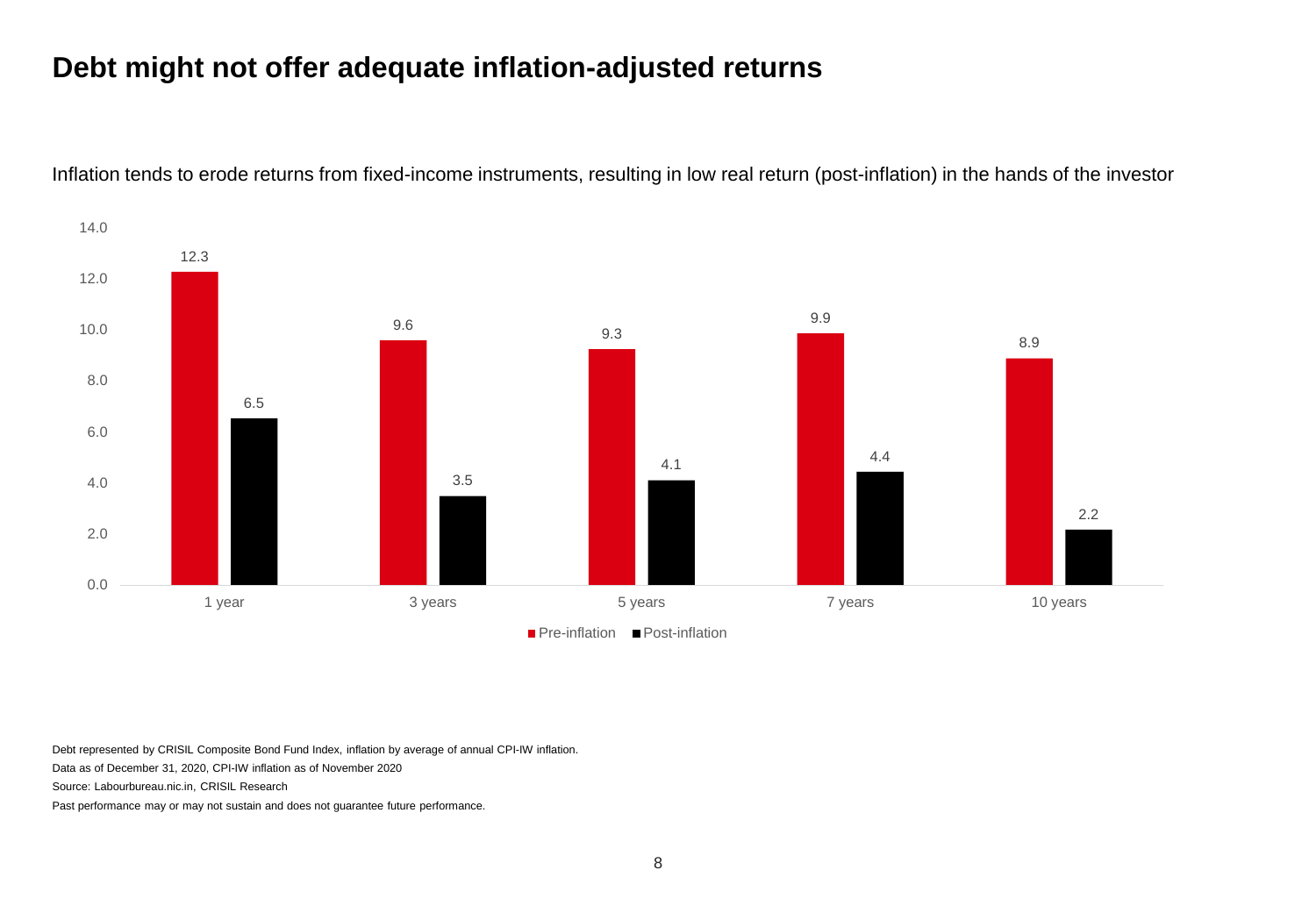## Gold, commodities, and real estate – fluctuating, risky

- ◆ Gold: Allocate in moderation
	- While this asset class tends to have a positive growth trajectory in the long term, it is prone to short-term fluctuations
	- Investors should invest in gold in moderation, primarily for portfolio diversification and as a hedge against economic slowdown/recession
- ◆ Real estate: Tough to call, has significant risks
	- Project delays
	- Title
	- Illiquid
	- Varied returns
- ◆ Commodities: Regulations still evolving

#### **Gold – fluctuating returns, potential hedge against economic slowdown or recession**



Gold represented by gold by MCX spot gold prices (PM) (per 10 gram)

Data as December 2020

#### Source: CRISIL Research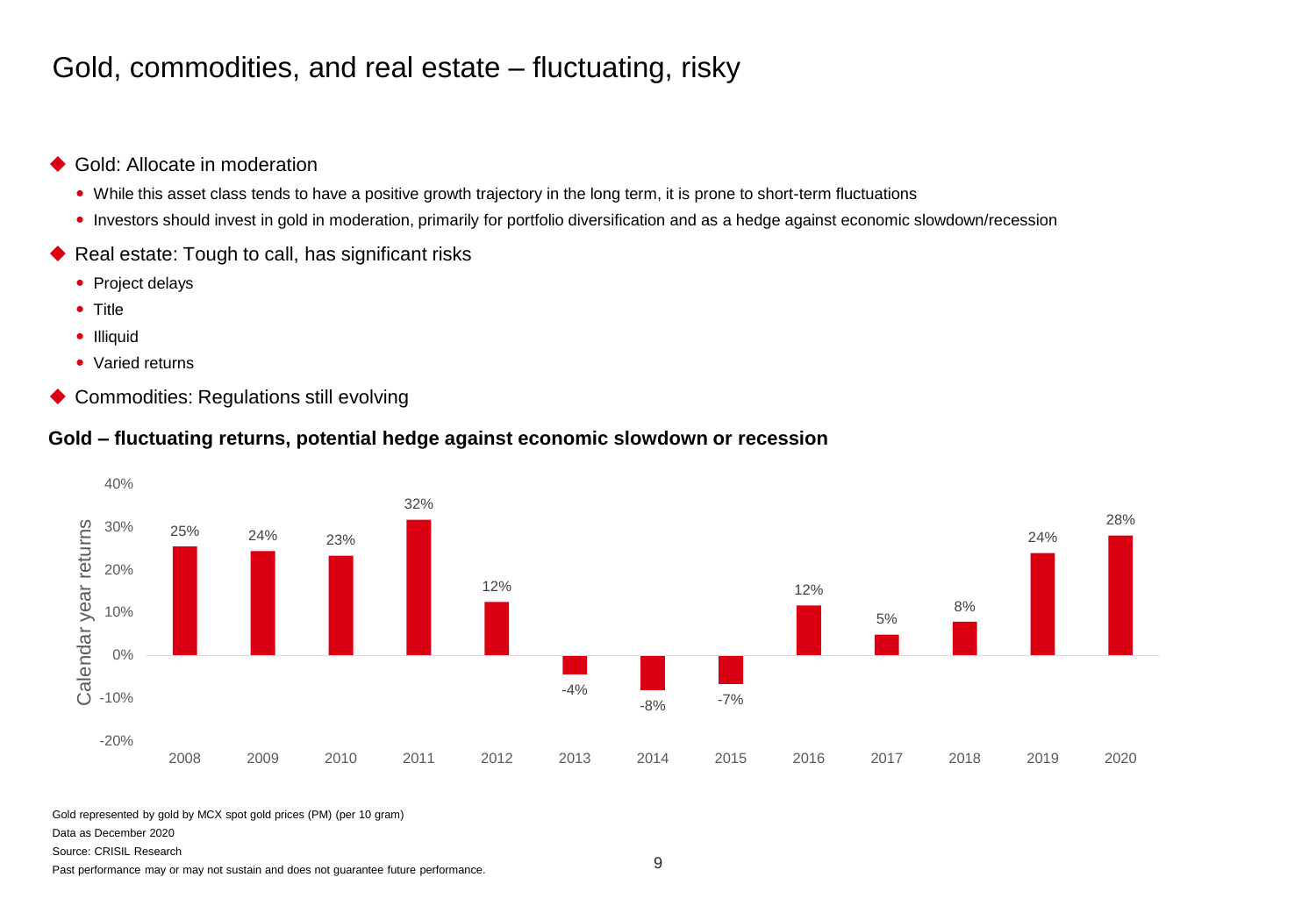### Equity – volatile short-term, attractive long-term potential

- While equity is a good investment instrument for a young populace, the asset class is beneficial only in the long term
	- Equity is exposed to volatility in the short term
- As evident from the returns distribution chart below, the percentage of positive returns increases as the investment horizon increases
- ◆ Similarly, the holding period returns chart shows that there are no negative returns for the investment period above 15 years
- Another benefit of long-term investing is that volatility decreases with an increase in the investment horizon

#### **Holding period returns**



Average annualised returns on a daily rolling basis since inception (1979) of S&P BSE Sensex considered across various holding periods

Data as of December 31, 2020

Source: BSE, CRISIL Research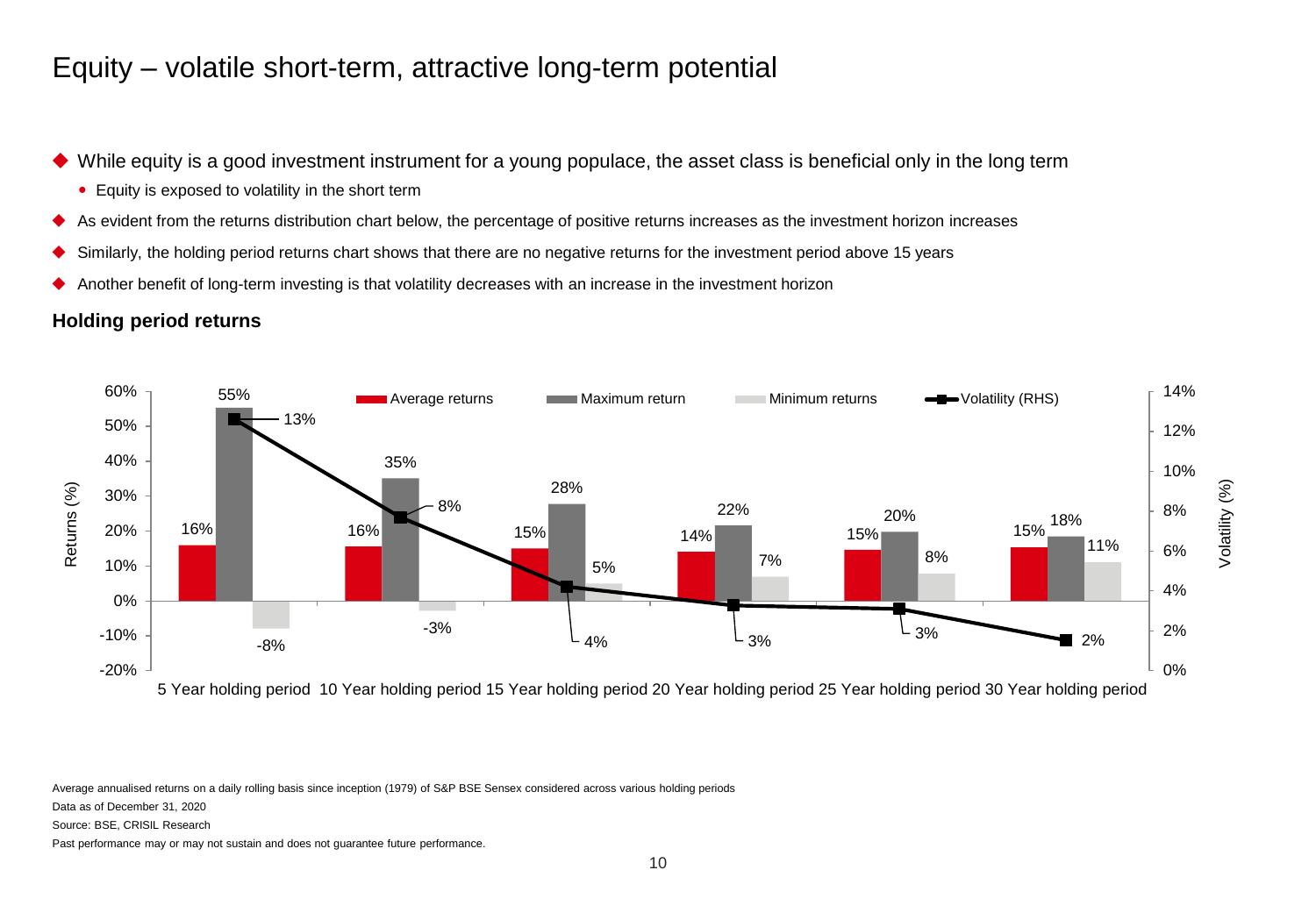## **Investor approach**

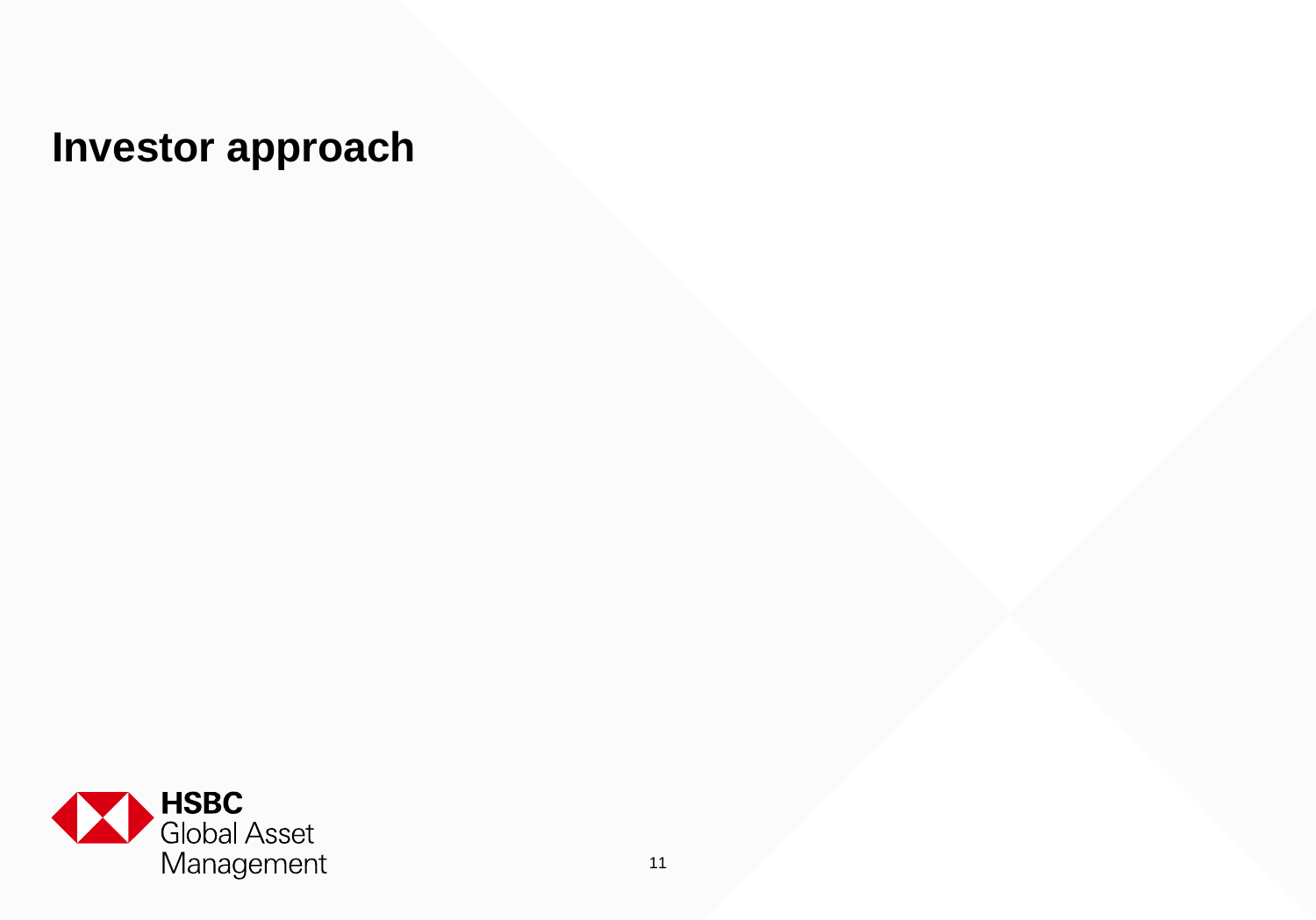## **Asset allocation**

- Allocating funds solely to a single asset class is not prudent as it may not garner efficient inflation- and risk-adjusted returns
- Different levels of correlation among different asset classes provide the portfolio with an effective hedge
- ◆ The basic premise of asset allocation is to spread risk from higher-risk to lower-risk asset classes, and maximise riskadjusted returns based on the risk profile
- Asset allocation is an investment strategy to determine how much of one's portfolio is to be invested in different asset classes, depending on one's risk-taking ability and financial goals
- Further, allocation is not only between asset classes but also within an asset class
	- Equity sub-asset allocation based on market cap (large, mid and small) and sector or theme
	- Debt sub-asset allocation based on maturity (short and long term)
- Asset allocation can help meet financial goals and maximise wealth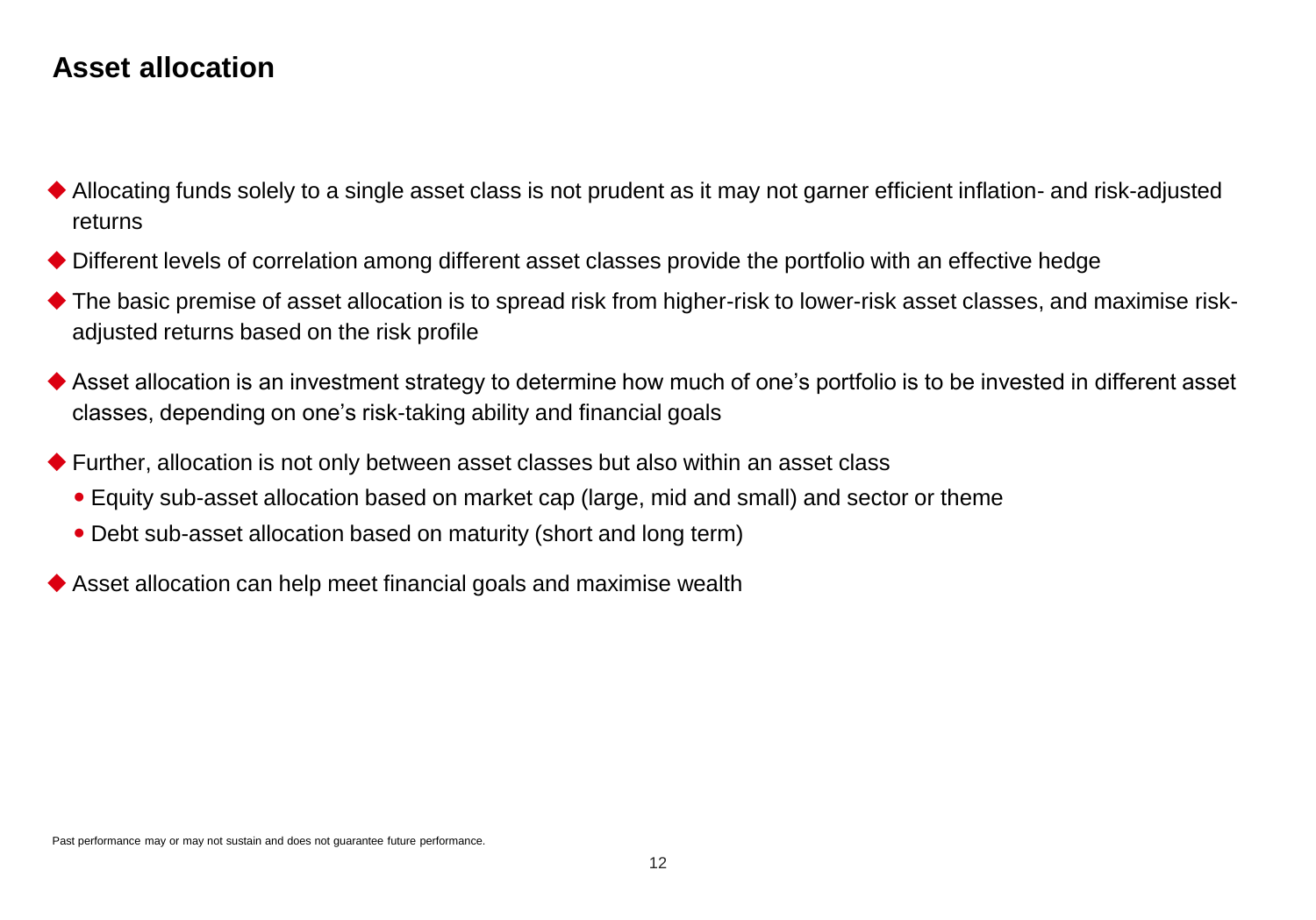## **Asset allocation reduces volatility, provides better risk-adjusted returns**

- ◆ To test the benefit of asset allocation, we compared the returns, volatility and risk-adjusted returns of equity, debt and gold with those of the asset allocation combination of the three classes (in a ratio of 40:40:20, respectively) since 2007
- ◆ The asset allocation combination does well on all the three parameters returns, volatility and risk-adjusted returns

#### **Asset allocation versus solitary asset-class performance**

|                                        | <b>Equity (100%)</b> | Debt (100%) | Gold (100%) | Equity (40%) / Debt<br>(40%) / Gold (20%) |
|----------------------------------------|----------------------|-------------|-------------|-------------------------------------------|
| <b>Returns</b>                         | 9.33%                | 8.08%       | 12.84%      | 10.40%                                    |
| <b>Volatility</b>                      | 22.4%                | 2.9%        | 15.3%       | 9.49%                                     |
| <b>Risk-adjusted</b><br><b>returns</b> | 0.15                 | 0.72        | 0.45        | 0.46                                      |

Equity represented by Nifty 50, debt represented by CRISIL Composite Bond Fund Index, and gold represented by MCX spot gold prices (PM) (per 10 gram)

Source: NSE, CRISIL Research, Data since Jan 2007, Annualised returns, as at December 2020

Analysis done for illustration purposes only; asset allocation will vary based on the individual's risk-return profile and investment horizon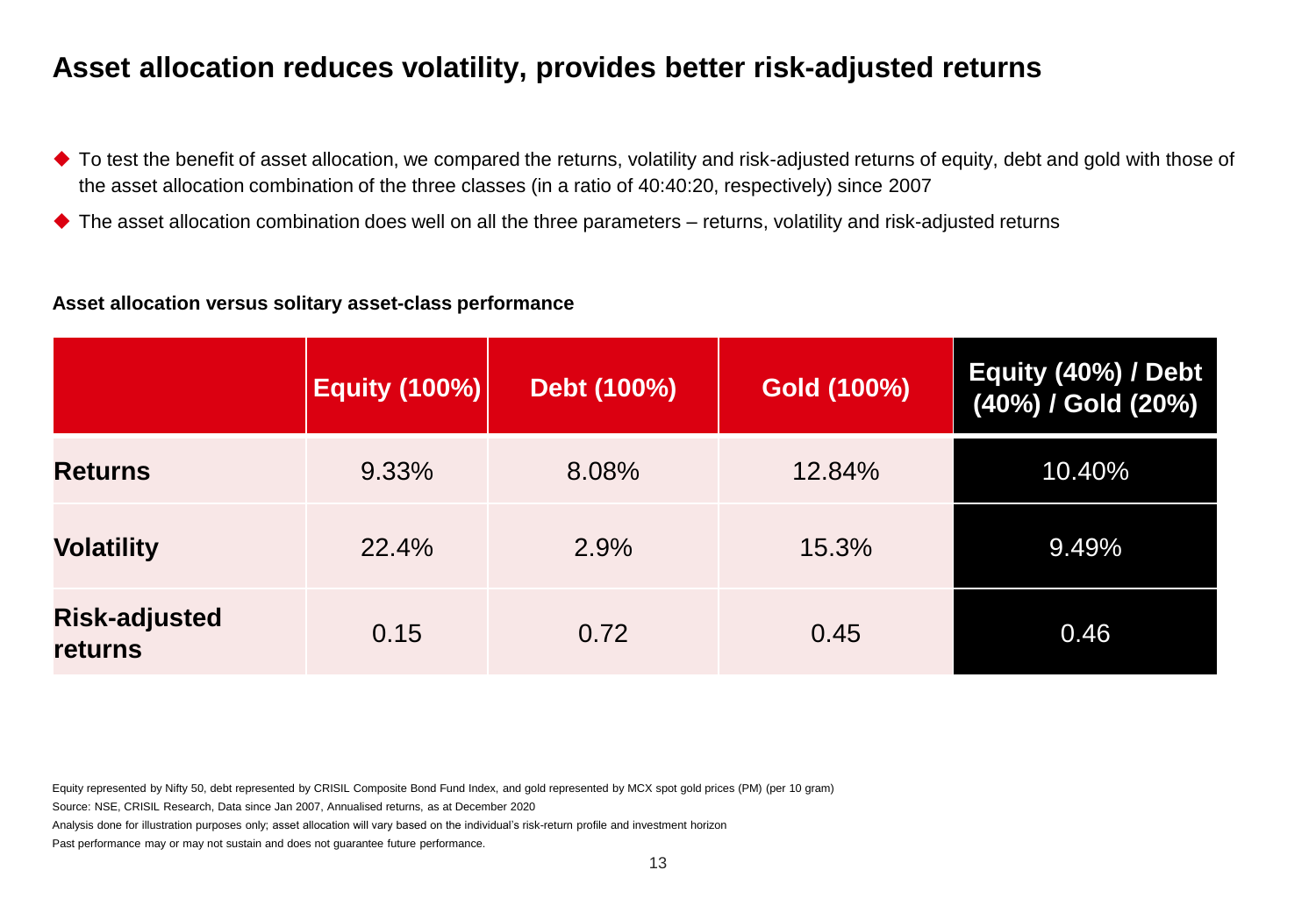## **Goal-based asset allocation**

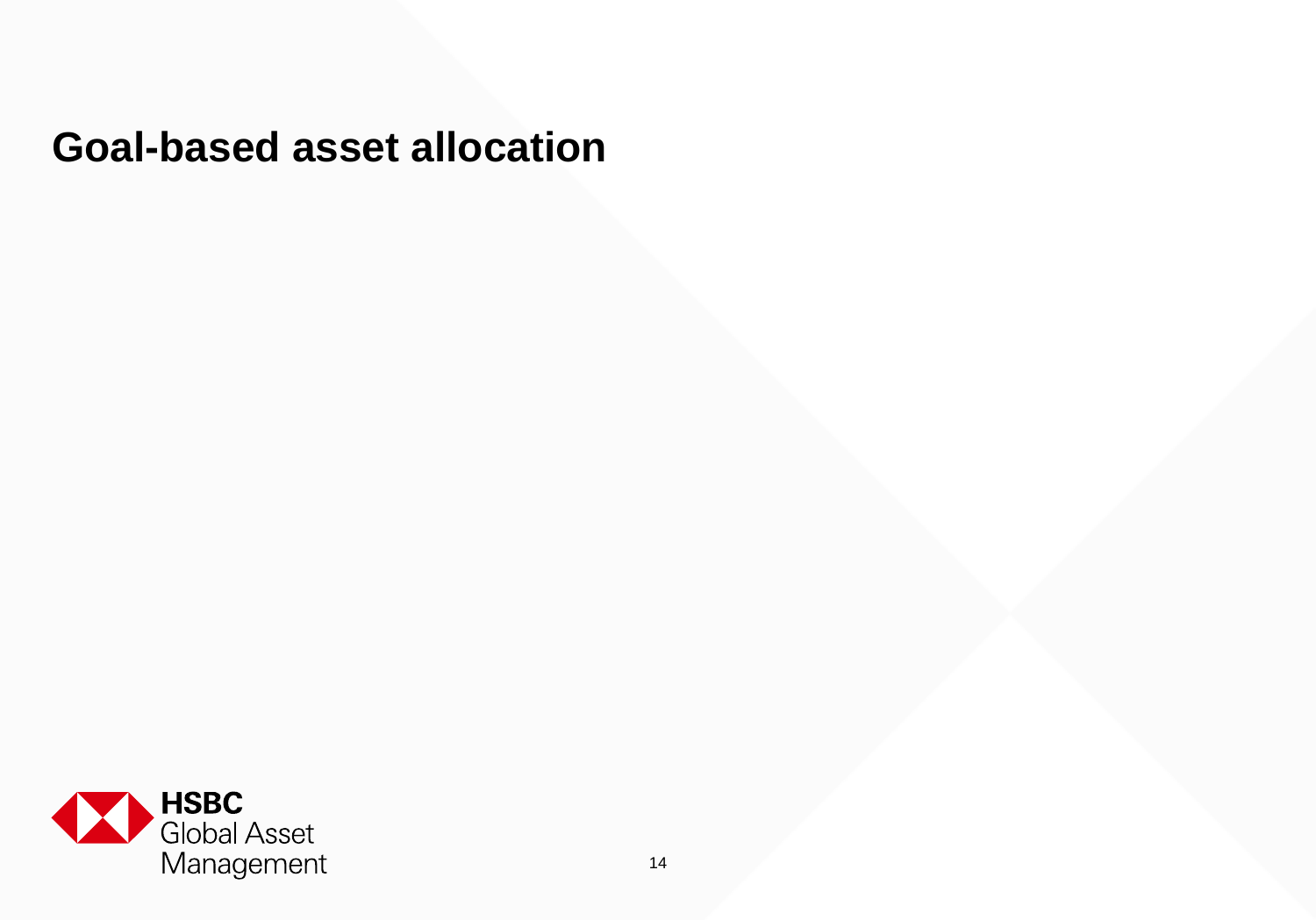## **Goal-based asset allocation to achieve specific goals**

- A goal-based approach involves investing to achieve specific goals (small, medium and long-term) by allocating money to different asset classes in sync with one's risk capacity and time horizon
- ◆ Let us take the hypothetical case of a young professional
	- His/ her priorities across different time horizons are captured in the table below. Based on those, he/ she can allocate funds across asset classes

| Want |             | Goal - Buying a car                                                                                                                                           | Goal - Buying a vacation home                        | Goals - Foreign vacation, estate planning |
|------|-------------|---------------------------------------------------------------------------------------------------------------------------------------------------------------|------------------------------------------------------|-------------------------------------------|
|      |             | Investment objective - Stability                                                                                                                              | Investment objective - Stability and growth          | Investment objective - Growth             |
|      |             | Asset allocation - Moderately conservative                                                                                                                    | Asset allocation - Moderately aggressive             | Asset allocation - Aggressive             |
|      |             | Goals - Child care, down payment on home                                                                                                                      | Goals - Children's education, old-age parent<br>care | Goals - Retirement, children's marriage   |
|      | <b>Need</b> | Investment objective - Stability                                                                                                                              | Investment objectives - Stability and growth         | Investment objective - Growth             |
|      |             | Asset allocation - Conservative                                                                                                                               | Asset allocation - Moderate                          | Asset allocation - Moderately aggressive  |
|      |             |                                                                                                                                                               | <b>Medium term</b>                                   | Long term                                 |
|      |             | <b>Short term</b>                                                                                                                                             |                                                      |                                           |
|      |             |                                                                                                                                                               |                                                      |                                           |
|      |             |                                                                                                                                                               |                                                      |                                           |
|      |             |                                                                                                                                                               |                                                      |                                           |
|      |             |                                                                                                                                                               |                                                      |                                           |
|      |             |                                                                                                                                                               |                                                      |                                           |
|      |             | For representation purpose only, it may differ on a case-to-case basis)<br>Past performance may or may not sustain and does not guarantee future performance. |                                                      |                                           |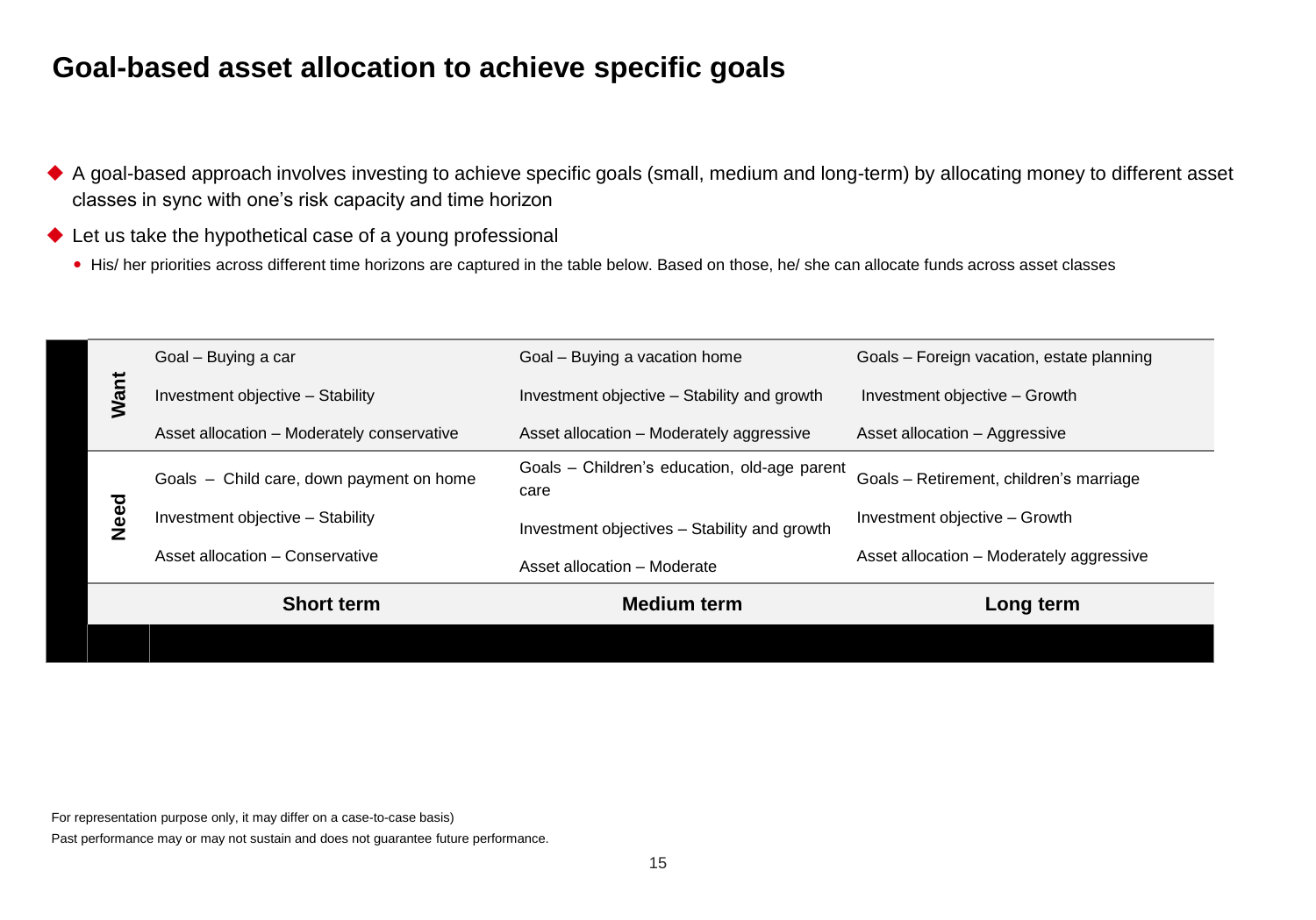## **Risk profiling to evaluate risk-taking capacity**

Asset allocation based on risk profile

- Risk profiling involves investors assessing themselves on various parameters to evaluate their risk-taking capacity, and accordingly allocating money to different asset classes
	- Risk profiling is usually undertaken via a formal questionnaire-based process where investors answer questions that probe their goals, risk-taking capacity and suitability



For representation purpose only; may differ on a case-to-case basis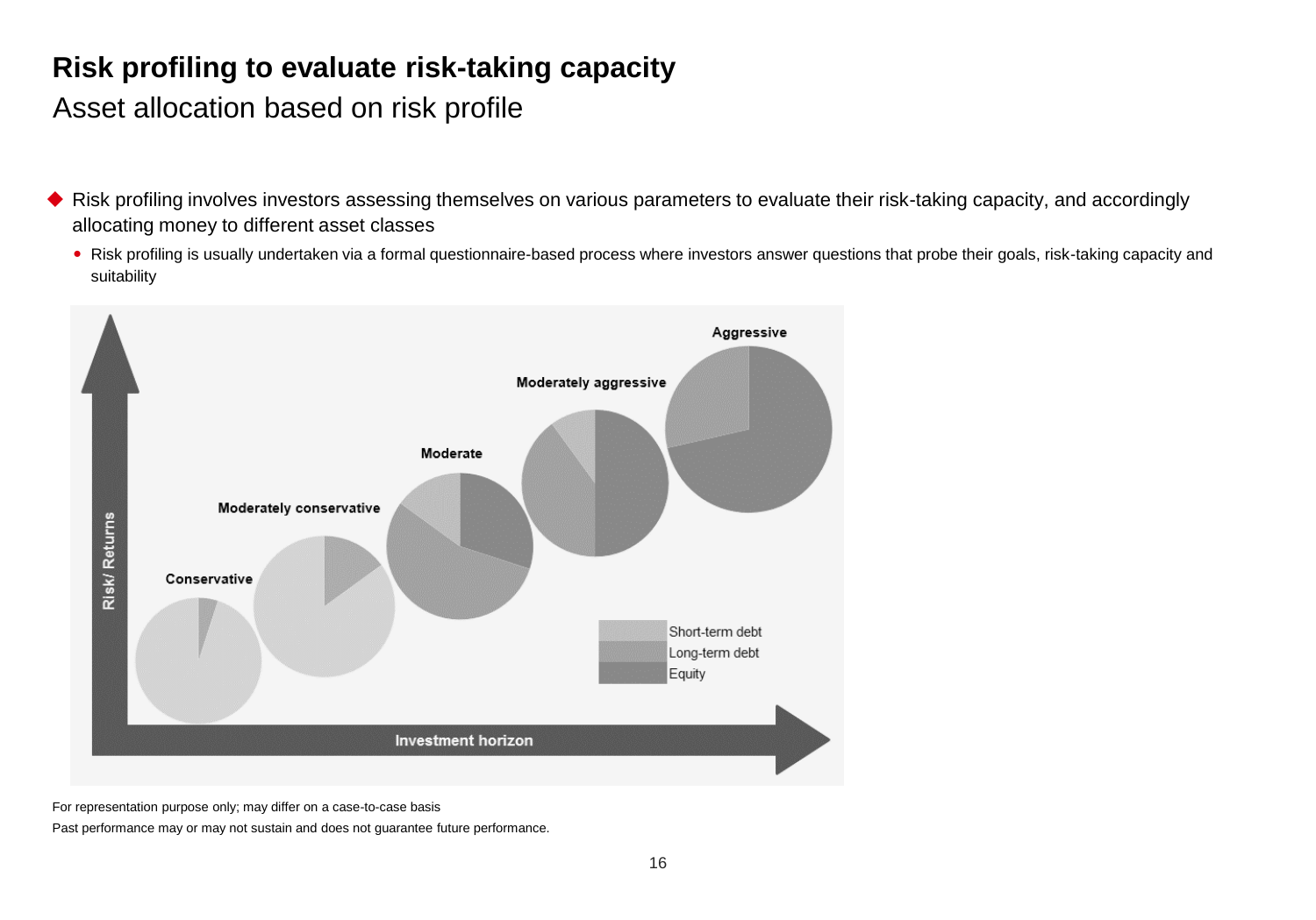## **Take professional help for asset allocation**

- ◆ Investors may not have the wherewithal to manage their money and allocate assets across asset classes
- ◆ Professional management is a viable option
- $\blacklozenge$  Investments can be routed through mutual funds
- $\blacklozenge$  Benefits of mutual funds
	- Professional management A dedicated team helps better analyse investment opportunities in the market
	- Research and credit function An independent research and credit function aids investment
	- Focused risk management Imperative to manage inherent risks in asset classes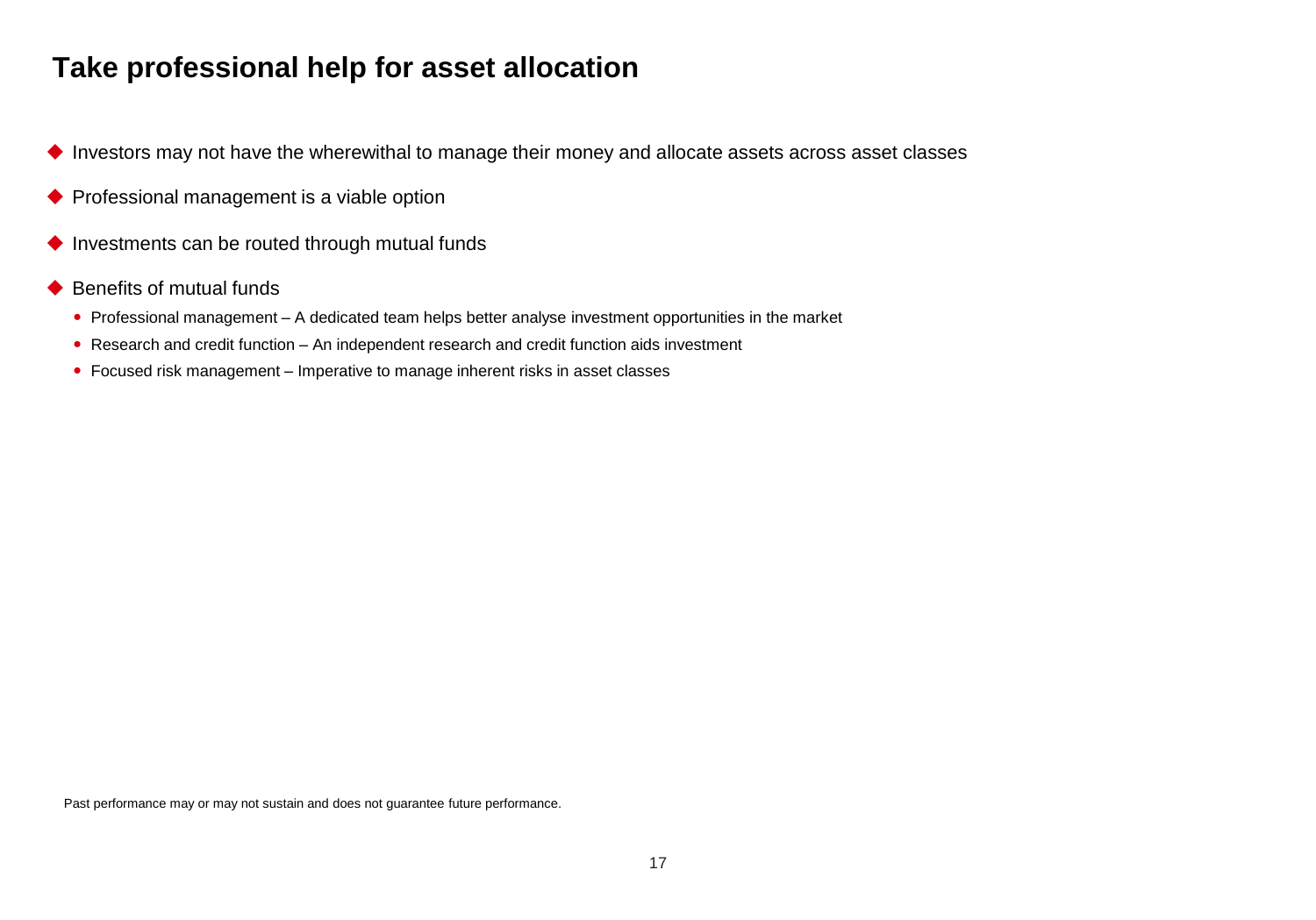## **Mutual funds – Easy risk profile-based investing**

 Mutual funds offer a variety of funds in each asset class, and investors can choose funds based on their risk-return objectives and time horizons



### **Potential returns**

18 Note: For debt funds, potential risk involved indicates interest rate risk and is not an indicator of credit risk. Select fund categories are listed in the above chart. Investment horizon given above is only indicative and gives a general idea on an ideal investment period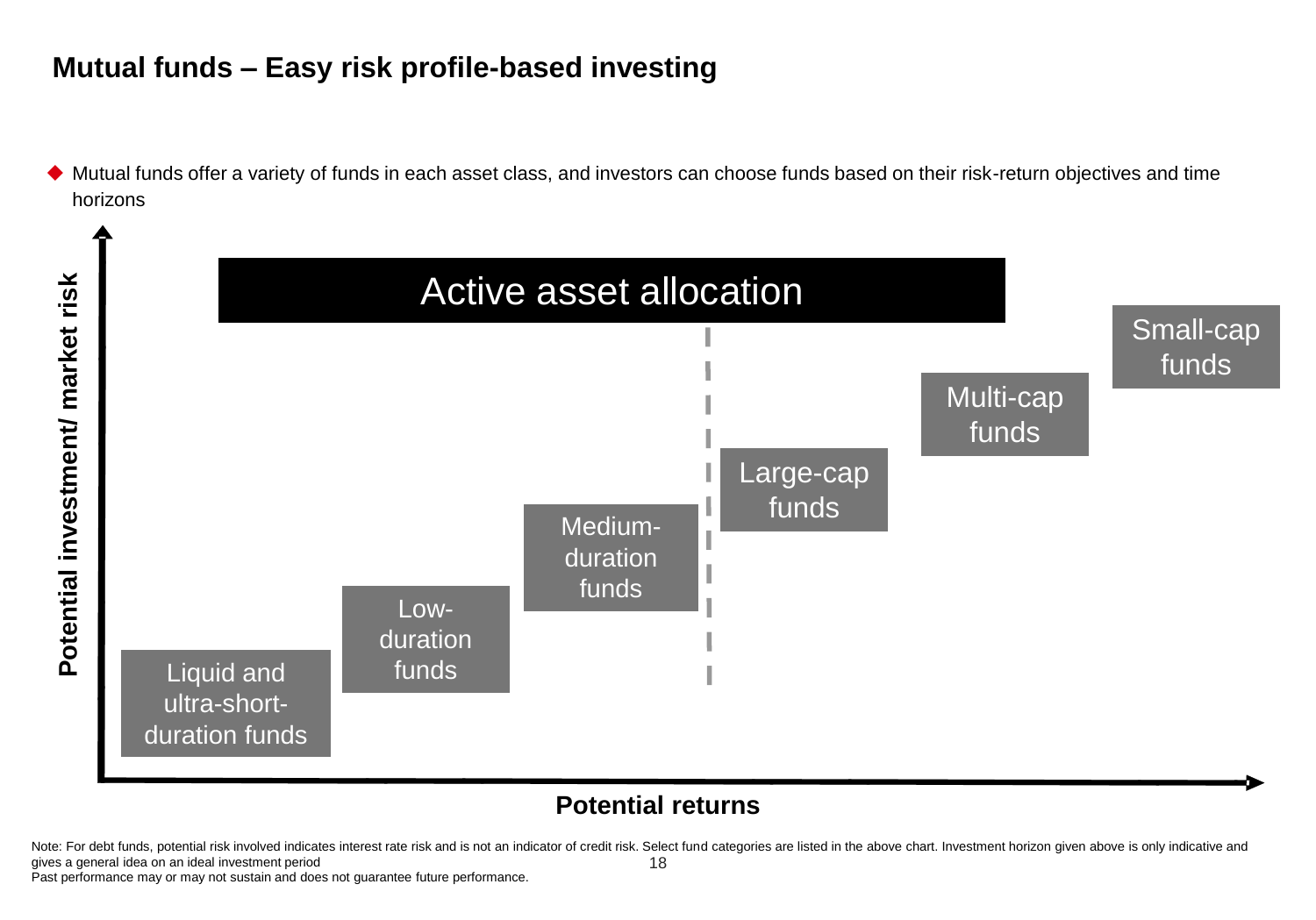## **Takeaways**

#### **Asset allocation impact:**

- ◆ Lowers volatility
- Encourages stable investor behavior and potentially provides better results
- $\blacklozenge$  Rebalancing a key supporting factor

**Asset allocation is an excellent tool to address volatility in investment markets**